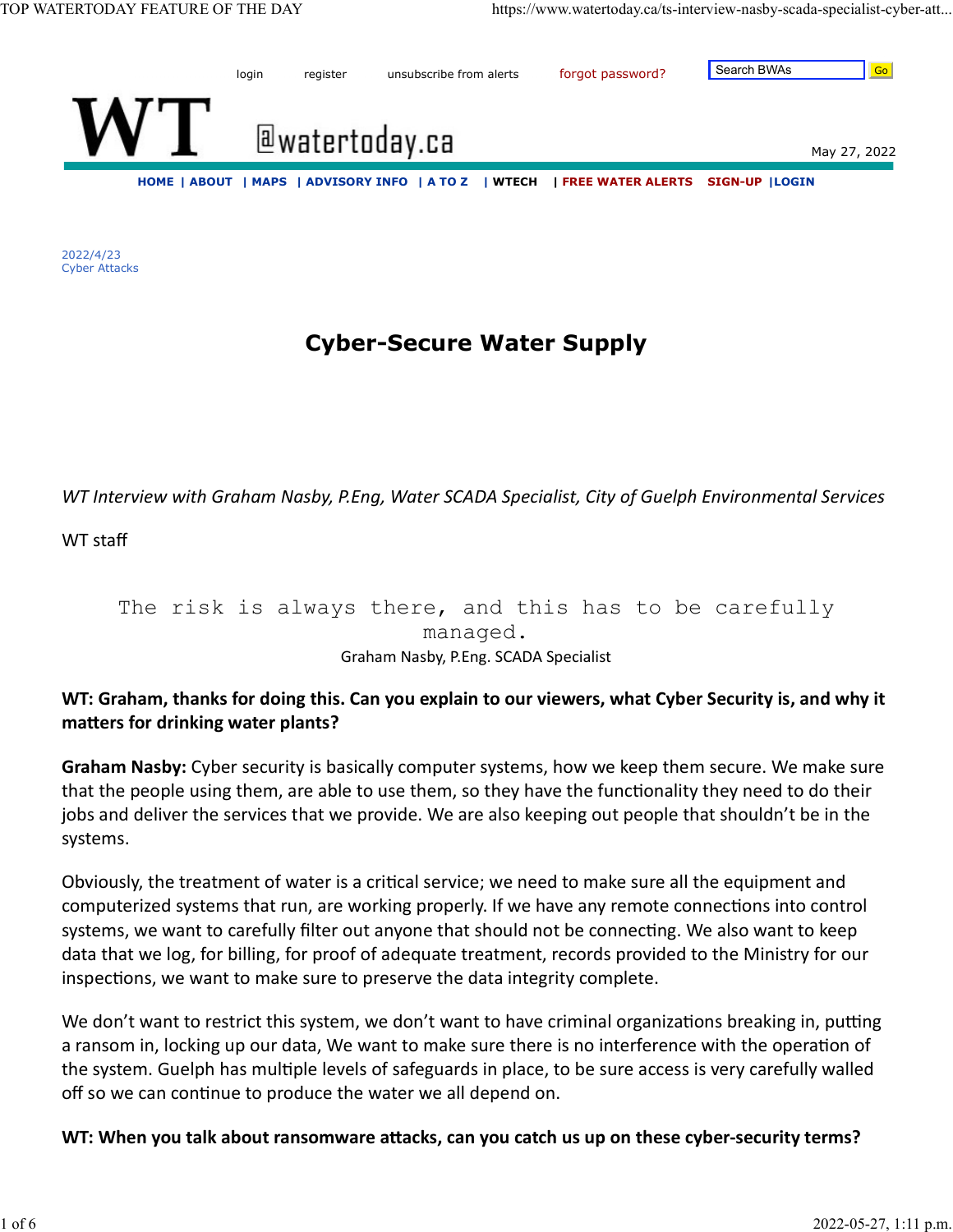# Can you explain the different types of attacks and threats? TOP WATERTODAY FEATURE OF THE DAY https://www.watertoday.ca/ts-interview-nasby-scada-specialist-cyber-att...<br> **Can you explain the different types of attacks and threats?**

Nasby: Starting off with the one that most people are familiar with, the unauthorized access and copy of information. Any of you with a credit card or bank statement has probably experienced this at some point, getting a call from the bank that your card has been compromised, meaning there has probably been a point-of-sale terminal or banking machine, or something has gone wrong with the computer system. So, someone has gained access to your banking information or the login and password.

A more industrial example, one that did affect us a lot, last year there was a hack of a major gas pipeline, Colonial Pipeline. They provide gasoline to much of the east coast. In that attack, the hacker got in and encrypted a big portion of the computer system, to such a degree that Colonial couldn't run their pipeline for three weeks. This caused a lot of disruption because people couldn't get gasoline. That's an example of ransomware, where a system is being tied up.

Another type of attack is where a hacker breaks into an insurance company or health information company and is able to make an unauthorized copy of the data there. They will try to blackmail that company, and say "Hey if you don't pay this ransom money, we are going to release information of your customers". This attack is a breach of privacy information.

So those are three different types of attacks in the IT space.

It's criminal organizations doing these attacks. They figure there is a lot of money to be made if they can extort money out of organizations, with funds that are very hard to trace, such as cryptocurrency, and bitcoin.

In the OT space, which is what I do, Operational Technology, these are the systems that run our water supply, that track the amount of water used. A lot of the attacks on these systems interfere with how the system works. Access to the logs, the data or trying to lock the systems up. Now fortunately there have not been a lot of attacks like this.

In Guelph we have multiple levels of protection to prevent this type of access to our systems, in fact, some systems have no access at all, for this reason. Something to keep in mind, is we have to invest in (cyber-security) for our systems, that's why people get a water bill, it's not just for the water, we also have to protect these systems.

WT: Last year there were several incidents where water plant operations were affected, where the chemical mix needed to purify the water was changed; there are valves and pumps that can be accessed from outside the facility, so you could get tons more chlorine than there should be, or someone can turn up a pump or turn off a pump. Can you tell us more about that?

Nasby: One of the attacks you are probably referring to is the Oldsmar, Florida attack that occurred in February of 2021. In that case, they had an older, remote access connection, where staff can access the plant to make remote adjustments. The system was more than twenty years old. It had not been updated, patches had not been installed, and there were some current practices for cyber security they were not applying.

Also, not so great, the way that system was designed, it was possible to increase the dosage of chemicals to a very high rate. They were lucky, when that incident occurred, an operator was in the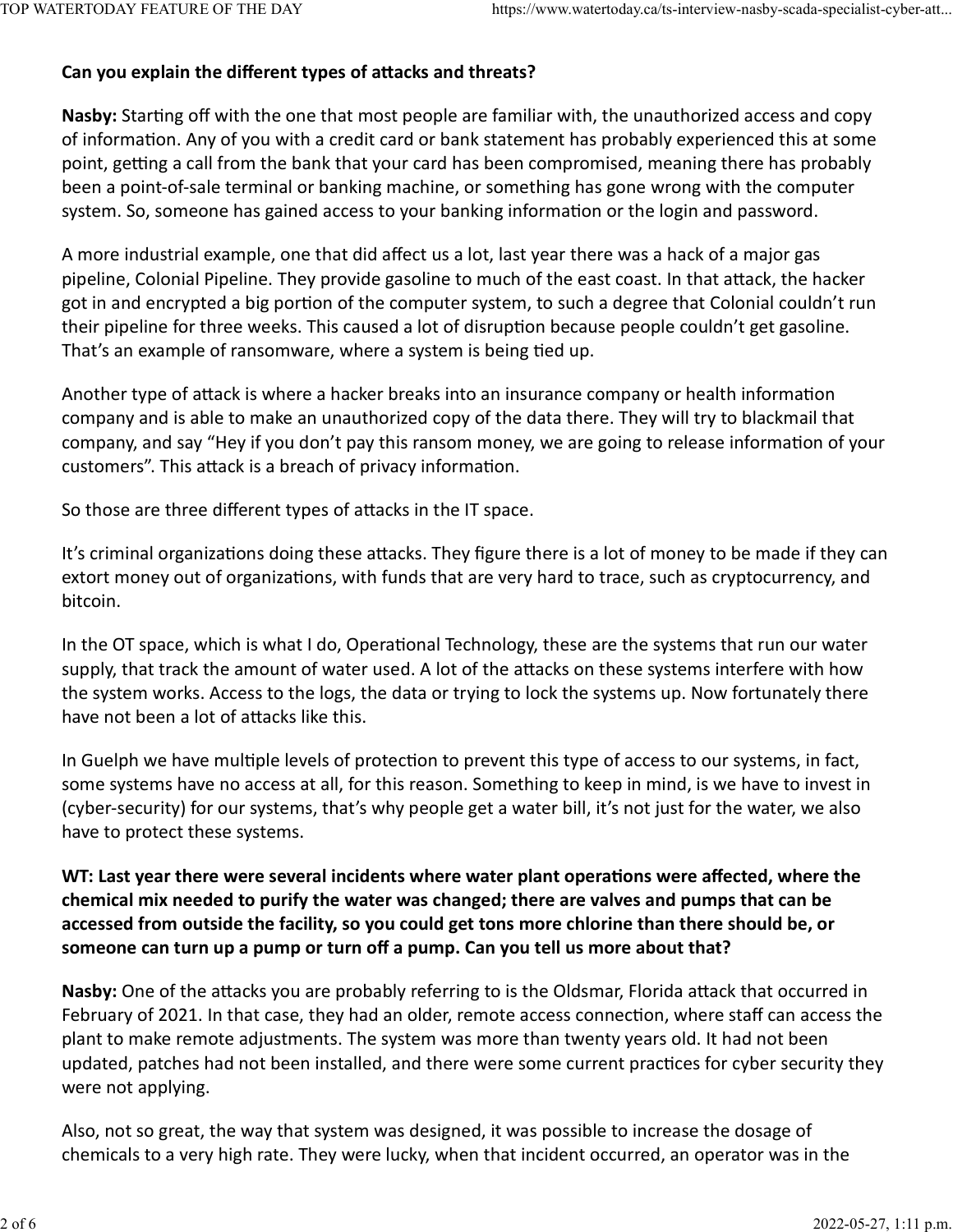control room and saw something funny happening on the screen, saw numbers changing, saw the mouse pointer moving around. He was able to shut down (the attack). TOP WATERTODAY FEATURE OF THE DAY https://www.watertoday.ca/ts-interview-nasby-scada-specialist-cyber-att...<br>control room and saw something funny happening on the screen, saw numbers changing, saw the<br>mouse pointer moving

There was a similar incident in 2007, in Spencer, Massachusetts, where they had to issue an order for two days while they got the system flushed out.

So, the risks are there.

A lot of times when you are seeing incidents happen, it's usually a smaller utility that hasn't kept their systems up to date, may have got some outdated advice, and hasn't done a risk analysis.

In Ontario, for our operating permit we must do an annual risk analysis, and we have to keep these systems up to date. There are some parts of our system we don't allow remote access to because we have decided the risk is too high, but there are some areas with very carefully designed remote access. It's a live system, it's something we have to continually maintain.

#### WT: Can you explain, what is IT vs OT?

Nasby: IT, Information Technology, we are familiar with, this is the desktop computers, laptops, emails, websites, and often now includes phone systems, managed by IT. The focus is on information and data, and how that data moves around. Updates are done during the downtime.

OT stands for Operational Technology. This is a fairly new term in the industry; has only come into usage in the last three or four years. OT refers to the operational systems that run the equipment. An example would be a control system running pumps in a pumping station; that OT system must run all the time. A lot of OT systems may have only minutes of downtime in a year. Updating OT systems is challenging. Updates must be carefully planned, as you have to take that pumping station offline, do the updates, do the testing and bring it back online.

# WT: When I look at water systems across the country, there are very many small cities with water treatment plants; I don't see a lot of programs for cyber security though. Do you know the percentage of these plants that may not be up-to-snuff on cyber security? Who does a water operator contact for help with cyber security?

Nasby: There are typically a couple of different categories of water utilities. We have the very old OT, typically no remote access, computer systems are quite limited, and are kept in locked buildings. So, the cyber risk there is fairly low.

We have another group that has some more modern systems. These may have some older remote access, and depending on how it is implemented, they might have a higher risk profile, but they may not.

We also have systems with fairly sophisticated, modern OT systems which will have remote access. Those systems are usually kept up to date.

The percentage (water utilities with unmanaged cyber risk) is hard to guess and always changing. Water utilities are inspected every year. There are a number of operational and maintenance plans that have to be filed, for regulations. Utilities are continually updating. Our regulator, the Ministry of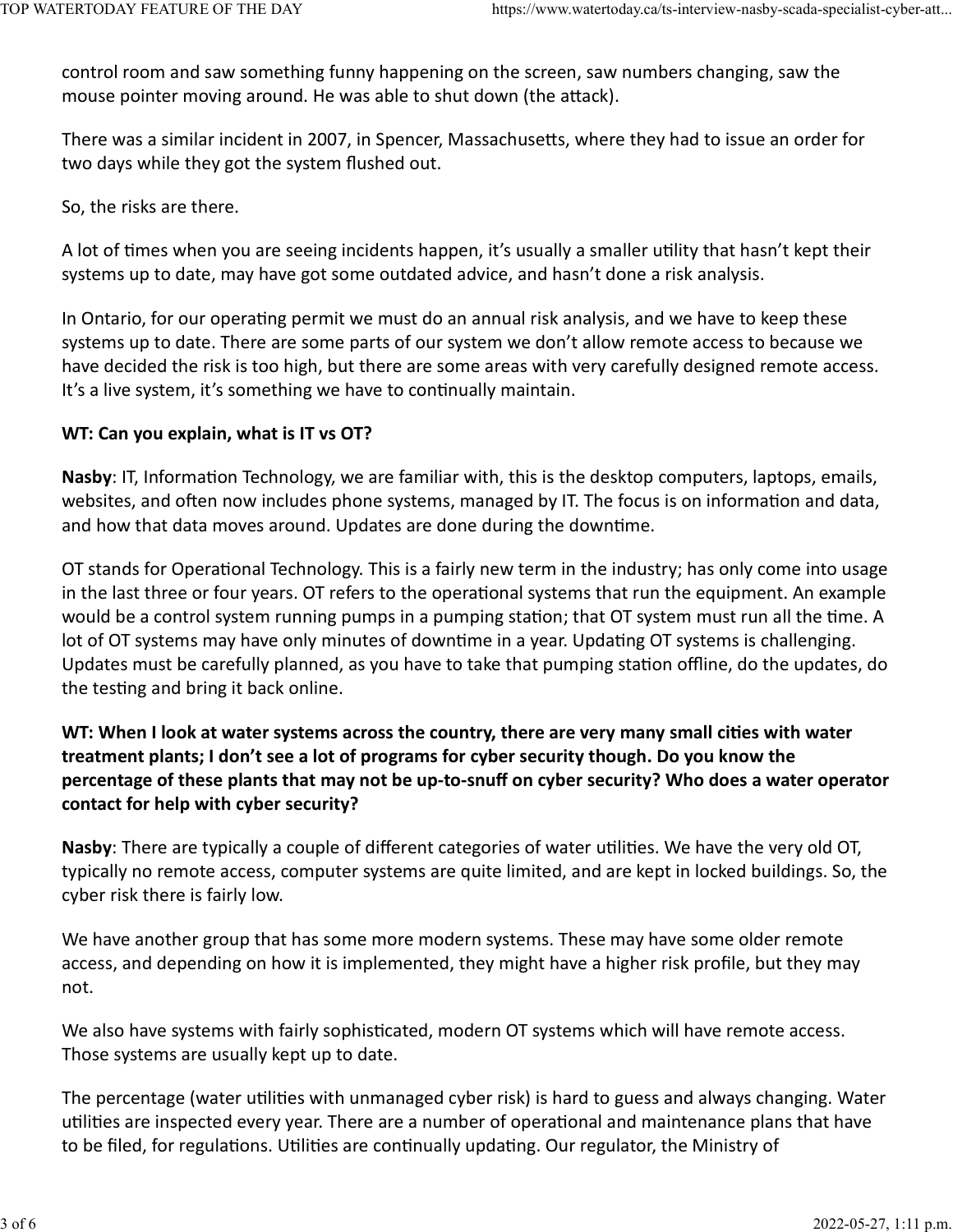Environment, Conservation and Parks takes a proactive role in this. TOP WATERTODAY FEATURE OF THE DAY https://www.watertoday.ca/ts-interview-nasby-scada-specialist-cyber-att...<br>Environment, Conservation and Parks takes a proactive role in this.<br>For superals, there is an initiative this was

For example, there is an initiative this year for cyber-security, and shoring up the utilities, this includes our inspection program with the Ministry.

It's an evolving area, you will see more utilities spending more money on cyber security because the threat is growing, it's something to keep an eye on, to manage that risk, to keep our water running.

### WT: Ontario Water Agency (Aqua) has a contact email, if someone is concerned, or wants to know the security around their water plant or their information. Is this something every water plant should have, an email for the residents? How much should people be learning about this?

Nasby: I don't think there is any need for the public or customers to be concerned about this. We have a very stringent regulatory scheme in Ontario. Every water utility has an ORO, Overall Responsible Operator, that keeps an eye on the system, and ensures that all requirements are being met. All water operators in Ontario must be licensed, with continuing education credits required. There is a robust scheme for running the water space.

If a member of the public has a concern, they can always call customer service and find out more information. Utilities have an annual summary report, that would answer questions. I think we are in very good hands.

#### WT: If I am in a small town or medium-sized town and there has been a breach of the OT or IT systems, do they have to tell me? Do I get to know when there is a cyber-attack?

Nasby: Most utilities will do an assessment of what has happened and who is affected. The best practice is to notify the users. Most utilities have open and transparent communication of risks and concerns, any town would do that, and if not, questions should be asked.

#### WT: So it's not mandatory, no hard and set rule for disclosure of security breach?

Nasby: In the utility, I work for, we would notify our customers, if there was an issue.

#### WT: What are the next steps for water plants around cyber security? With AI, machine code, is there anything on the horizon that will change things radically for cyber security or will things go along as they have been?

Nasby: There is no silver bullet, every issue needs to be managed.

Artificial Intelligence is starting to be used, software used to monitor network traffic for unusual patterns and alert someone to look into it.

Any infrastructure water, gas, requires investment in its assets over time, buildings pipes pumps. The asset management program was brought in 2015, a change to the water industry regulation, look at the assets and keep them up to date. Cyber security is part of that.

#### WT: I introduced you as a Water and SCADA expert. Can you tell us what that means?

Nasby: Supervisory Control and Data Acquisition, is what SCADA system is. It is an automatic control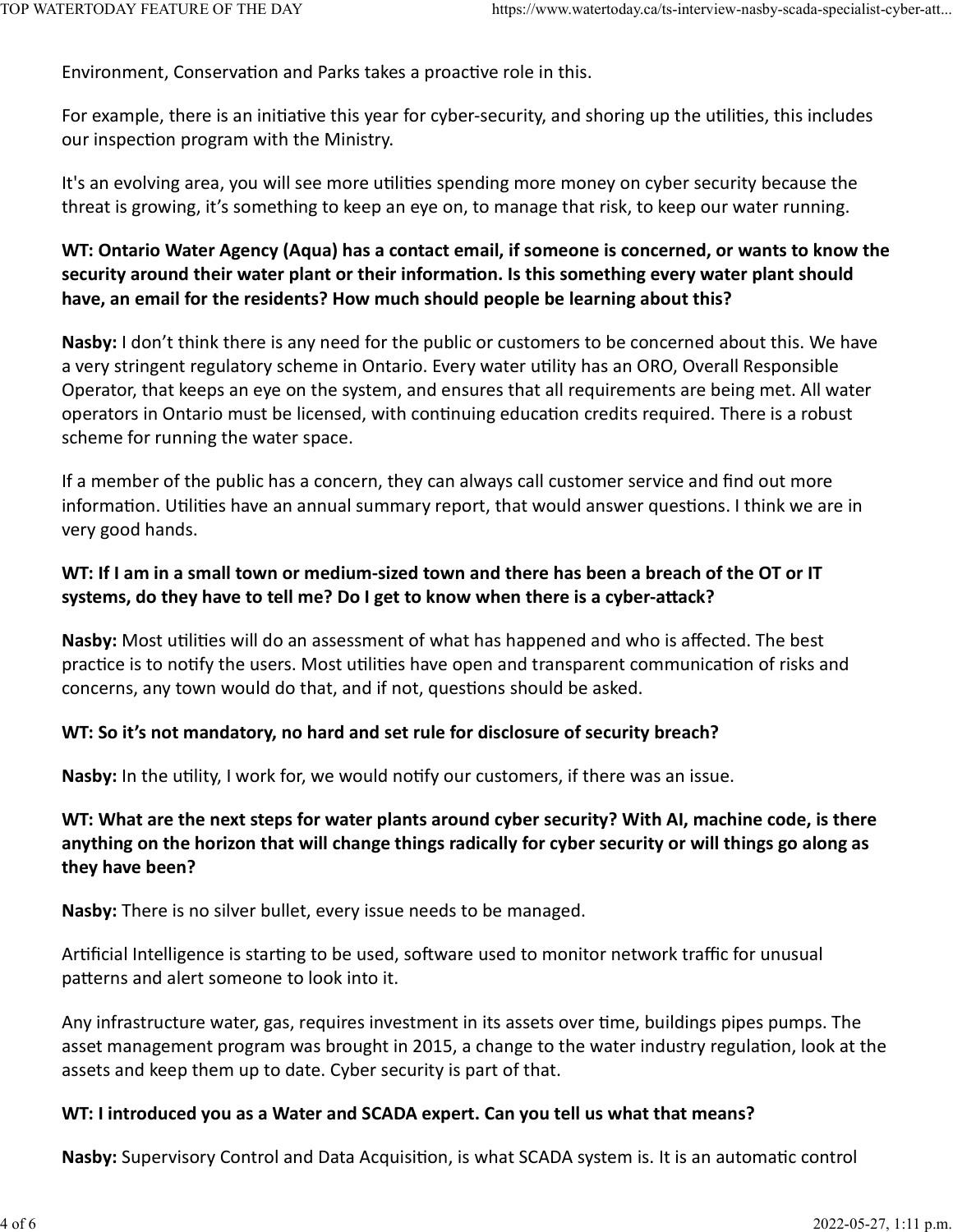system I have been working with for over twenty years; I was happy to join the City of Guelph six years ago. This system generates alarms and alerts to contact the on-call operator if something does not look right. TOP WATERTODAY FEATURE OF THE DAY<br>system I have been working with for over twenty years; I was happy to join the City of Guelph six years<br>ago. This system generates alarms and alerts to contact the on-call operator if some

# WT: Thanks for doing this Graham.

#### Related info

#### A to Z Advisory Maps

For articles published before 2020, please email or call us